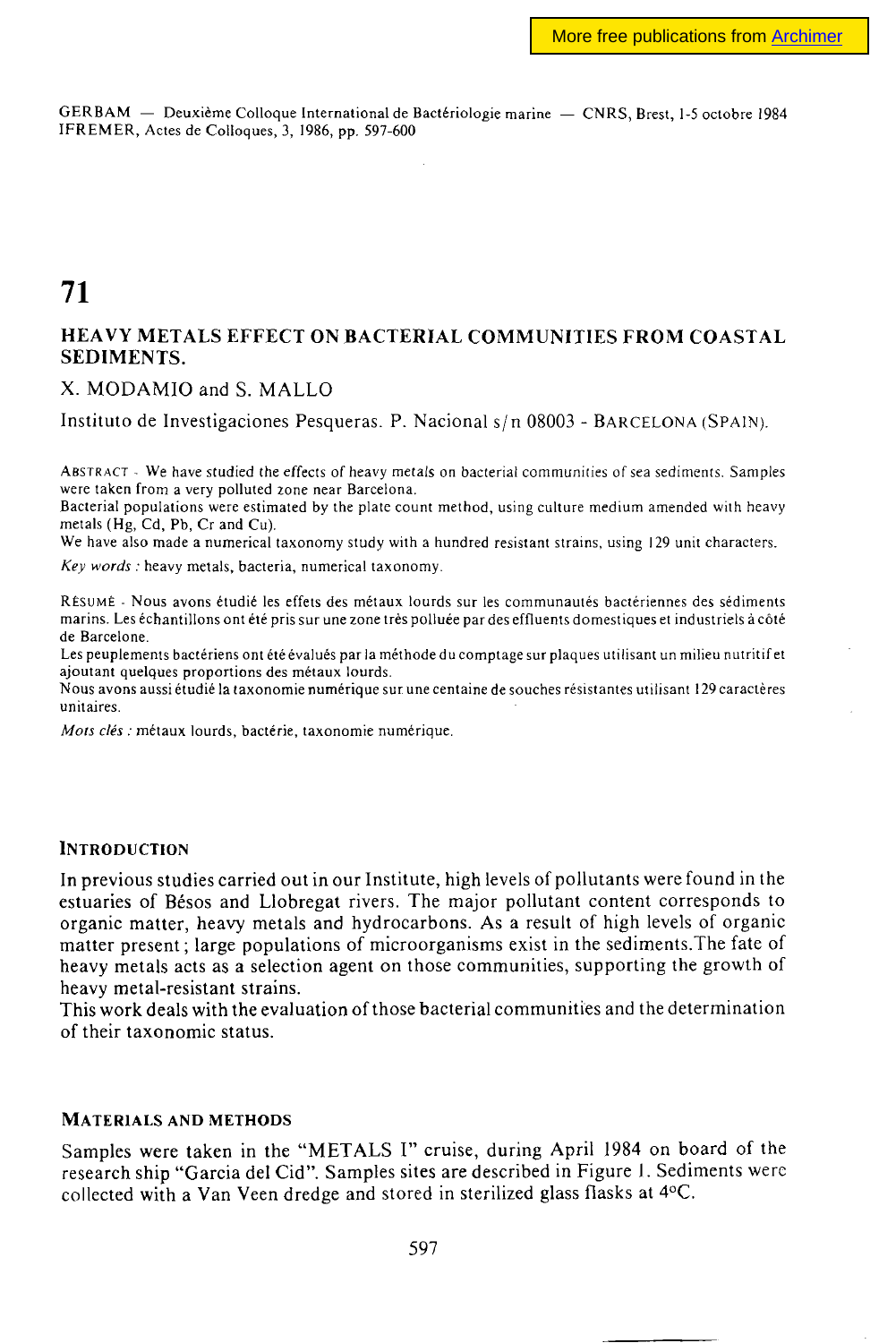



## *Counting and isolation of resistant strains*

Serial dilutions of sediments with  $10^{-6}$  as the dilution factor maximum, using sterile sea water from the sampling zone. 0,1 ml of each dilution was spread on MH culture medium (Vallespinos & Tejero, 1977), having the following content : Yeast extract,  $1 g/l$ ; Peptone,  $5 g/l$ ; FePO<sub>4</sub>, 0,01 g/l; KNO<sub>3</sub>, 1 g/l; Filtered sea water, 600 ml; Deonized water, 400 ml; Agar, 15  $g/l$ ; amended with heavy metals. Control plates without metal were also inoculated. Concentrations of heavy metals used in this study were: Hg  $(10 \text{ mg Hg})$ . HgCl<sub>2</sub>), Pb (400 mg Pb/l, Pb (NO<sub>3</sub>)<sub>2</sub>), Cd (5 mg Cd/l, Cd (NO<sub>3</sub>)<sub>2</sub>), Cu (300 mg Cu/l, CuSO<sub>4</sub>.5H<sub>2</sub>O), Cr (300 mg Cr/l, K<sub>2</sub>Cr<sub>2</sub>O<sub>7</sub>). Three replicates of each diluted solutions were made and incubated for 7 days at 20 °C.

483 resistant strains were isolated and maintained in stock culture on MH plates.

#### *Characterization of resistant strains*

One hundred strains were randomly selected for numerical taxonomy studies. Each strain was tested for a total of 129 unit characters :

- Cellular morphology: lenght, width, shape of cell, spore formation, Gram strain, motility and cell arrangement.

- Colonial characteristics : size, shape, density, pigments.

- Physiology : growth at different temperatures, pH and salinities

- Biochemistry: O/F test, gas production from carbohydrates, Kliger test, oxidase, catalase, degradation of urea, starch, DNA and Tween 80, deamination of phenylalanine, indol test, Voges-Proskauer test, Simmons citrate, Mc Conkey agar, methyl red test and nitrate reduction.

- Resistance to the metals (Hg, Pb, Cr, Cu, Cd) and antibiotics (penicillin, carbenicillin, tetracylin, streptomycin, rifampicin, ampicillin, chloramphenicol and trimethoprime-sulfamethoxazole).

- Compounds used as the sole source of carbon : mannitol, methanol, ethanol, isopranol, buthanol, glucose, galactose, sucrose, starch, ribose, glycogen, lactose, maltose, ascorbic acid, formic acid, acetic acid, lactic acid, pyruvic acid, tartaric acid, cystine, glycine, arginine, ornithine, asparagine, lysine, tryptophan and tyrosine.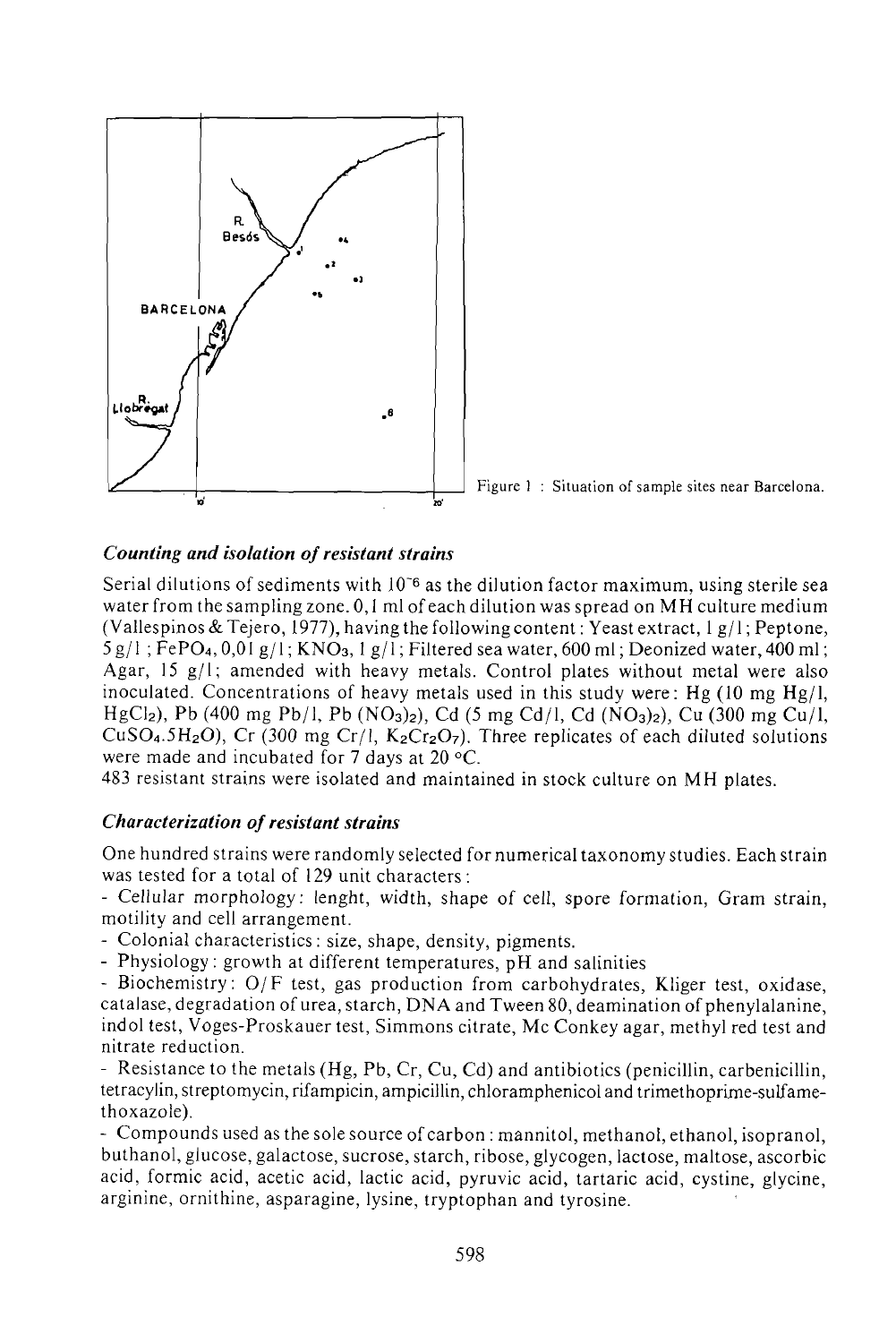## *Computer analysis*

Date were analyzed using the MINT program for numerical taxonomy (involving the Jaccard's similarity coefficient and the U.P.G.M.A. method of clustering).

# *Heavy metal analysis*

The heavy metal content of sediments was analyzed as described by Modamio (1983).

## **RESULTS**

Heavy metal levels in sediments are presented in Table 1. It seems there are no significant differences between the percentages of metal resistant in sediments, and these percentages are similar to control site ones (Table 2). Cadmium resistant bacteria became the most important fraction, followed by mercury resistant ones. Lead resistant strains were isolated only in the sediment I, although their quantities were very small. We found no strains resistant to chromium and copper, because of the high levels of metals used.

The dendrogram obtained from numerical taxonomy analysis shows four large clusters as follows :

Cluster 1: 53 strains with acophenetic value of 0.515. Most of them are Gram negative, oxidase positive rods. They have not been able to use the compounds tested as sole source of carbon. These strains are resistant to the five metals assessed and are sensitive to the antibiotics.

Cluster 2 : Five strains with a cophenetic value of 0.486. They are not sporulated Gram positive rods. In the  $O/F$  test, the medium is made alkaline in aerobic conditions. The strains are capable of using almost all the compounds tested as a sole source of carbon (CSSC). They can reduce nitrate and are sensitive to the five metals and antibiotics.

Cluster 3 : Three strains with a cophenetic value of 0.513. They are not sporulated Gram positive rods. They can growth with almost all CSSC. Oxydase, urease and starch hydrolisis tests are positive. They can reduce nitrate and are resistant to metals and sensitive to antibiotics tested.

Cluster 4 : Three strains with a cophenetic value of 0.474. Gram positive rods. In the  $O/F$ test the medium is acidified in aerobic and anaerobic conditions. They can grow with almost all CSSC. They are oxidase positive, can use citrate, reduce nitrate and produce fluorescent pigments. They are resistant to penicillin, carbenicillin and ampicillin.

| Sediment       | Hg<br>$\mu$ g/g | C <sub>d</sub><br>$\mu$ g/g | Pb<br>$\mu$ g/g | Cr<br>$\mu$ g/g | Cu<br>$\mu$ g/g |
|----------------|-----------------|-----------------------------|-----------------|-----------------|-----------------|
|                | 5.70            | 1.02                        | 306.1           | 149.6           | 123.0           |
| $\overline{2}$ | 2.89            | 0.65                        | 167.0           | 127.7           | 88.3            |
| 3              | 0.90            | 0.27                        | 89.9            | 53.5            | 45.3            |
| 4              | 1.92            | 0.30                        | 144.3           | 84.6            | 69.4            |
| 5              | 3.00            | 0.74                        | 208.9           | 183.0           | 124.8           |
| 6              | 0.16            | 0.06                        | 32.0            | 12.0            | 12.9            |

Table 1 : Heavy metals levels in sediments from Besos delta.